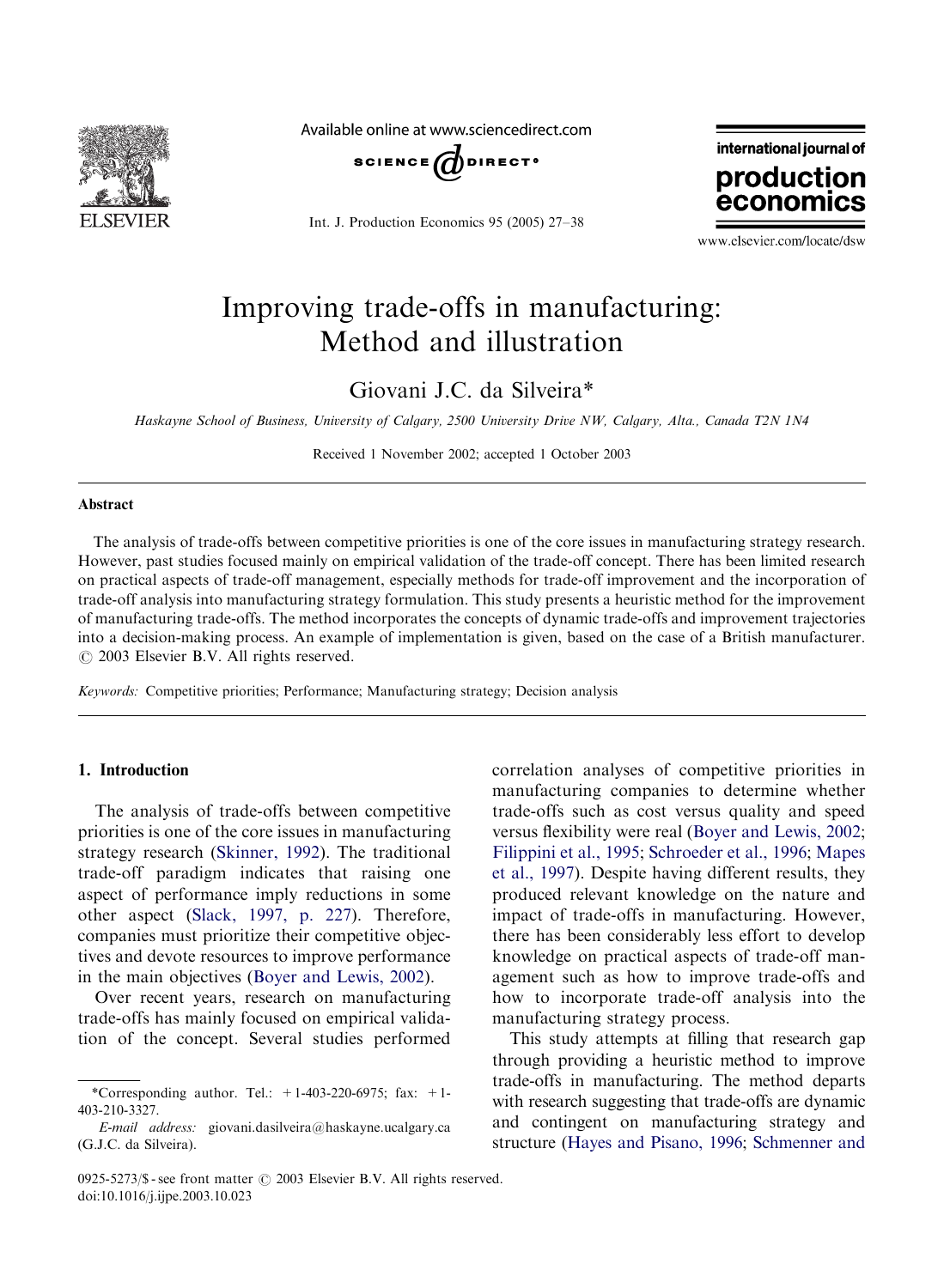[Swink, 1998](#page--1-0)). A dynamic perspective implies that trade-offs exist in manufacturing but can be changed by managerial action. A contingent perspective suggests that different trade-offs affect different operations, depending on aspects such as competitive priorities, technology choices, and capabilities.

### 2. Manufacturing trade-offs

It is possible to characterize three distinct stages in the history of trade-off research. The early manufacturing strategy studies viewed trade-offs as constraints to competitiveness. Trade-offs forced manufacturing operations to focus on a narrow set of objectives and tasks [\(Skinner, 1974](#page--1-0); [Hayes and Schmenner, 1978\)](#page--1-0). For example, [Skinner \(1969\)](#page--1-0) provided a list of trade-off choices regarding manufacturing structure and infrastructure. [Miller \(1983\)](#page--1-0) suggested every plant had a specific mission such as low unit cost or high quality; management's role was to build the appropriate facilities, infrastructure, and labor to accomplish that mission. Their basic message was ''you can't have it both ways'' [\(Skinner, 1969,](#page--1-0) [p. 141](#page--1-0)). An example of the traditional view was [Hayes and Wheelwright's \(1984, p. 40\)](#page--1-0) suggestion that Mercedes-Benz's competitive advantage was achieved by providing high reliability on a standard product.

Studies in the 1980s and early 1990s challenged the traditional approach to trade-offs. They departed with evidence from firms that seemed to outperform competitors in different areas simultaneously. The ''World Class Manufacturing'' school suggested there were no trade-offs but only complements between competitive priorities [\(Col](#page--1-0)[lins and Schmenner, 1993\)](#page--1-0). That school was mainly represented by [Schonberger \(1986\),](#page--1-0) who suggested that trade-off was a myth—the application of just-in-time and Total Quality Management principles allowed manufacturers to be good in all areas of performance such as flexibility, quality, delivery, and cost. [Womack et al. \(1990,](#page--1-0) [pp. 51–53\)](#page--1-0) provided a fitting example, indicating that Toyota had the ability to outperform competitors simultaneously in quality and cost due to fast setups and high labor motivation.

The contrasting ideas motivated a debate in the 1990s on the validity of trade-offs in manufacturing. That research can be divided in two streams. First, a series of survey studies analyzed correlations between competitive priorities in manufacturing to investigate which trade-offs were real [\(Boyer and Lewis, 2002](#page--1-0); [Filippini et al., 1995](#page--1-0); [Schroeder et al., 1996;](#page--1-0) [Mapes et al., 1997\)](#page--1-0). They often had different results [\(Dostaler, 2000](#page--1-0)). For example, [Schroeder et al.'s \(1996\)](#page--1-0) analysis of 120 manufacturers in Japan, Italy, and the US found negative correlations involving the ''attribute quality'' measure. However, [Mapes et al. \(1997\)](#page--1-0) suggested that the only trade-offs in their sample ofUK Best Factory Awards involved ''product variety''. Taken as a whole, empirical studies appeared to indicate that trade-offs were contingent on manufacturing strategy and organizational aspects such as country of origin, competitive priorities, and capabilities.

The second research stream involved conceptual and case-based studies exploring the nature and sources of trade-offs in operations. They made at least three major contributions to understanding trade-offs in the manufacturing context. First, they indicated that trade-offs were ''dynamic'', in the sense that they were real but could be improved in operations ([Skinner, 1992;](#page--1-0) [New, 1992\)](#page--1-0). [Slack](#page--1-0) [\(1991\)](#page--1-0) illustrated the improvement idea using the model of a pivot underneath the trade-off: investments in operations resources and capabilities raised the pivot to elevate simultaneously two or more performance variables. For example, better setup methods simultaneously improved the speed and flexibility of operations. The key to trade-off management was to build a set of resources and capabilities to improve different performance variables.

The second major idea was that improving trade-offs required the sustained, coordinated implementation of a series of improvement initiatives. [Ferdows and De Meyer \(1990\)](#page--1-0) proposed the sandcone model, which indicated a sequence such as quality, dependability, flexibility, and cost to build capabilities and eliminate trade-offs. [Hayes and Pisano \(1996\)](#page--1-0) stressed the role of improvement trajectories to enable sustainable improvements in different performance